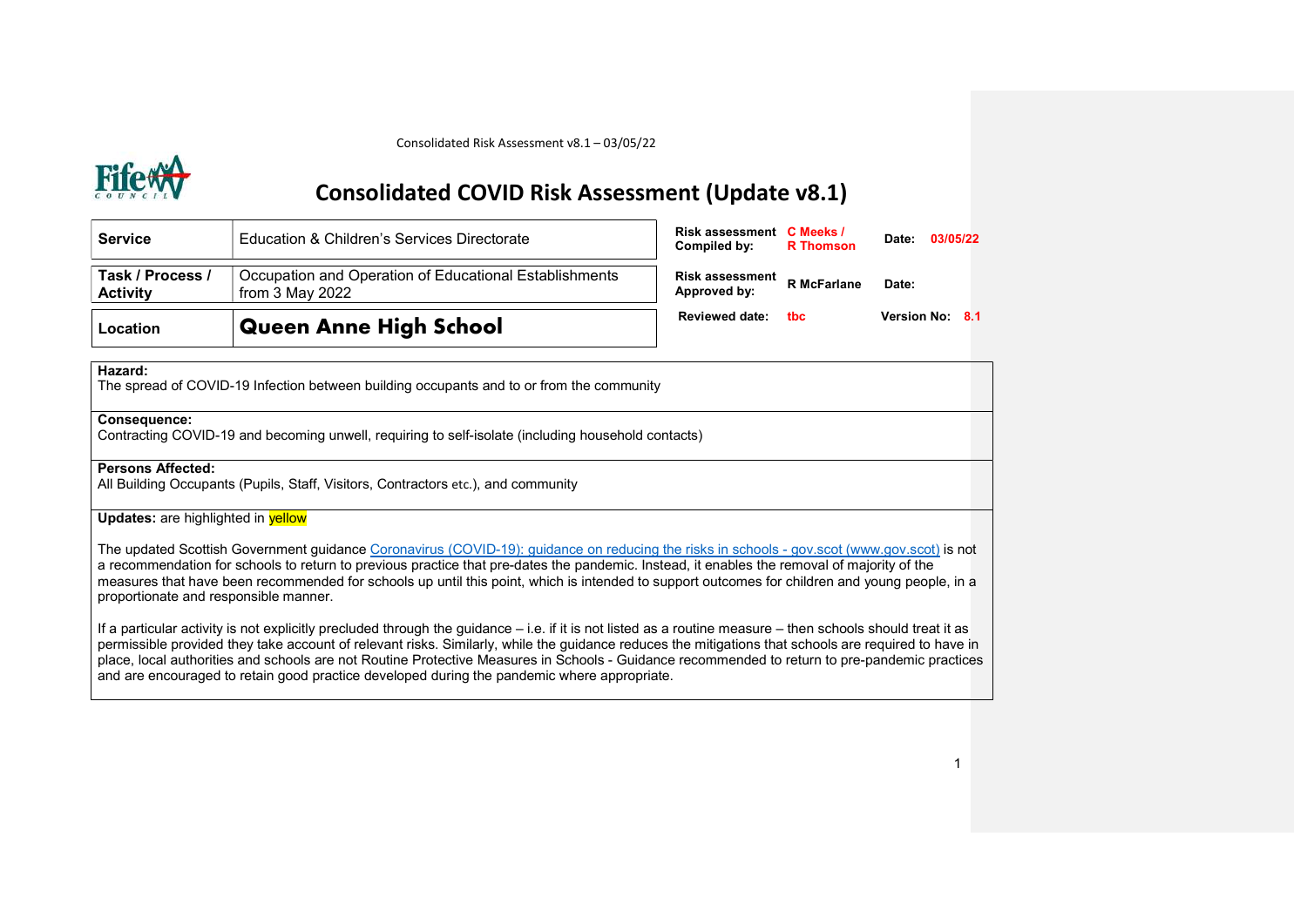# Related Procedures / Assessment: **Schools and Education Compliance & Covid** (COVID-19): Guidance for individuals with possible coronavirus infection SG COVID-19: Test & Protect SG COVID-19: Guidance on reducing the risks in schools SG COVID-19: Early Learning and Childcare Services SG COVID-19: Supporting children and young people with complex additional support needs SG COVID-19: advice for people at highest risk Other Guidance: SG COVID-19: Safer Workplaces HSE: Using CO2 Monitors Distance Aware Scheme Field Code Changed

| <b>Control Measures</b><br>(existing Precautions)                                                                                                                                                                                                                                                                                                                                                                                                                                                                                                                                                                                                                                                                                                                                                                                                     |  |  |  |  |
|-------------------------------------------------------------------------------------------------------------------------------------------------------------------------------------------------------------------------------------------------------------------------------------------------------------------------------------------------------------------------------------------------------------------------------------------------------------------------------------------------------------------------------------------------------------------------------------------------------------------------------------------------------------------------------------------------------------------------------------------------------------------------------------------------------------------------------------------------------|--|--|--|--|
| Attendance at Educational Establishments                                                                                                                                                                                                                                                                                                                                                                                                                                                                                                                                                                                                                                                                                                                                                                                                              |  |  |  |  |
| No individual (staff member, child, young person, visitor, contractor etc.) should attend the site if they have symptoms of a respiratory<br>$\bullet$<br>infection such as coronavirus and have a high temperature or do not feel well enough to go to work or carry out normal activities.<br>Symptoms of coronavirus, flu and common respiratory infections include:<br>continuous cough<br>$\circ$<br>high temperature, fever or chills<br>loss of, or change in, your normal sense of taste or smell<br>shortness of breath<br>$\Omega$<br>unexplained tiredness, lack of energy<br>muscle aches or pains that are not due to exercise<br>not wanting to eat or not feeling hungry<br>$\circ$<br>headache that's unusual or longer lasting than usual<br>$\circ$<br>sore throat, stuffy or runny nose<br>diarrhoea<br>feeling sick or being sick |  |  |  |  |
| No individual (staff member, child, young person visitor, contractor etc.) should attend the site if they<br>$\bullet$<br>are required any other reason described by NHS Inform to self-isolate<br>have tested positive, even if asymptomatic (symptom free)                                                                                                                                                                                                                                                                                                                                                                                                                                                                                                                                                                                          |  |  |  |  |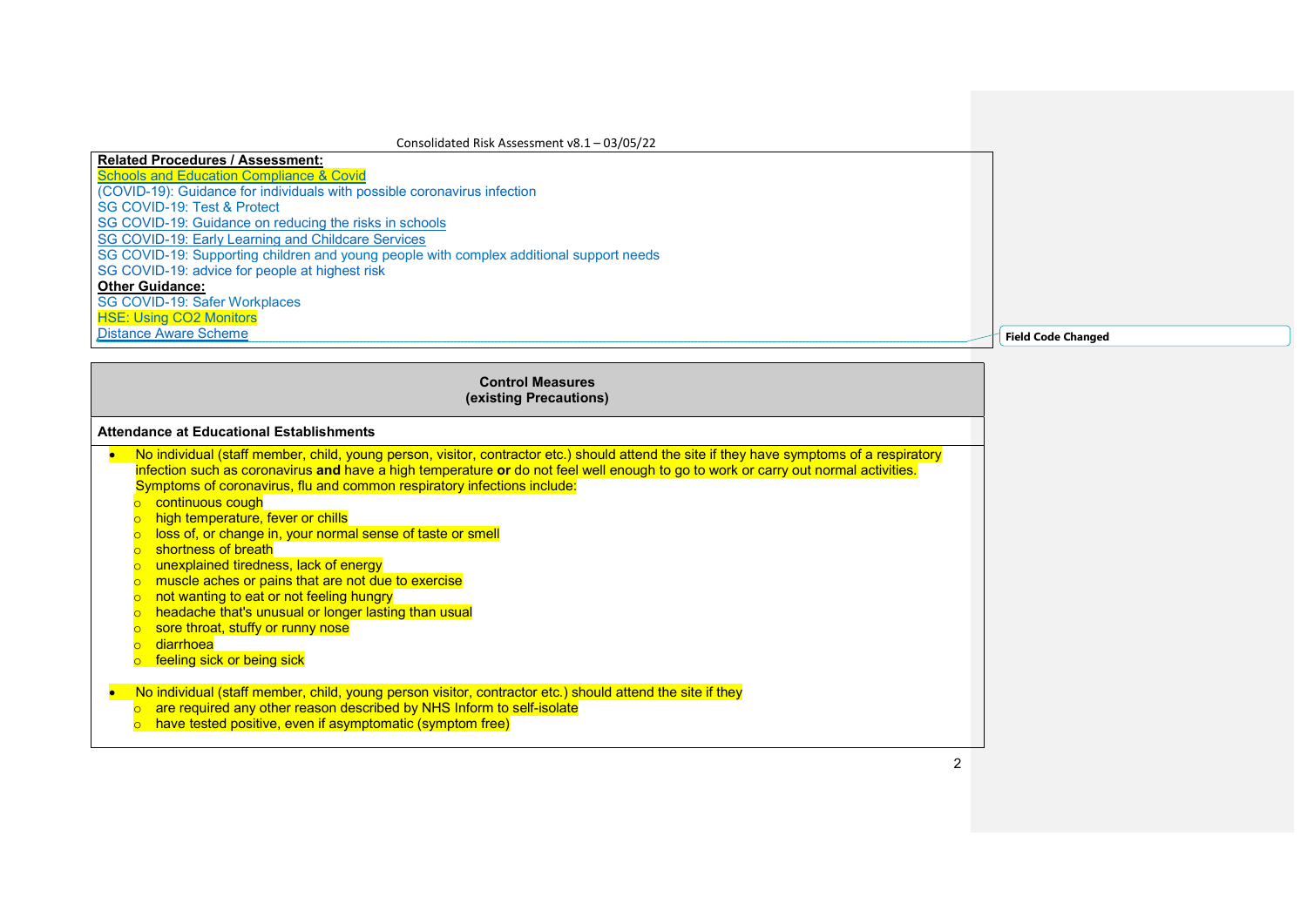| Consolidated Risk Assessment v8.1 - 03/05/22 |
|----------------------------------------------|
|----------------------------------------------|

| $\bullet$ | Public Health advice on testing, self-isolation and managing confirmed cases must be followed.                                                                                                                                                                                |  |  |  |  |  |
|-----------|-------------------------------------------------------------------------------------------------------------------------------------------------------------------------------------------------------------------------------------------------------------------------------|--|--|--|--|--|
|           | In the event of a building occupant developing symptoms whilst onsite they must;<br>$\circ$ safely inform a member of staff                                                                                                                                                   |  |  |  |  |  |
|           | o avoid contact with others or touching people, surfaces or objects                                                                                                                                                                                                           |  |  |  |  |  |
|           | $\circ$ where possible, go to an area where they can isolate, preferably well ventilated and behind a closed door                                                                                                                                                             |  |  |  |  |  |
|           | o if well enough, leave directly, (accompanied by a household member if required). If extremely unwell, call 999 and advise the call                                                                                                                                          |  |  |  |  |  |
|           | handler you are concerned about COVID-19.                                                                                                                                                                                                                                     |  |  |  |  |  |
|           | o If the symptomatic individual requires supervision and physical distance cannot be maintained, PPE outlined in PPE Requirements -                                                                                                                                           |  |  |  |  |  |
|           | Schools & ELC must be worn.                                                                                                                                                                                                                                                   |  |  |  |  |  |
|           | Individuals in the highest risk group (previously shielding individuals)                                                                                                                                                                                                      |  |  |  |  |  |
|           | Adults, children, and young people previously on the shielding list: can now follow the same advice as for the rest of the population in<br>relation to attending education and childcare. Anyone unsure about their medical circumstances should speak with their clinician. |  |  |  |  |  |
| $\bullet$ | Individual risk assessments are advised for those in the highest risk group                                                                                                                                                                                                   |  |  |  |  |  |
|           | Pregnant employees - All pregnant employees are encouraged to get fully vaccinated                                                                                                                                                                                            |  |  |  |  |  |
| $\bullet$ | (Regardless of gestation the stage of pregnancy) A New and Expectant Mother (NAEM) risk assessment must be in place and                                                                                                                                                       |  |  |  |  |  |
|           | reviewed/updated regularly                                                                                                                                                                                                                                                    |  |  |  |  |  |
| $\bullet$ | Pregnant employees with underlying health conditions must complete the COVID Age Tool, a NAEM risk assessment and have an                                                                                                                                                     |  |  |  |  |  |
|           | Occupational Health referral made for them by their manager                                                                                                                                                                                                                   |  |  |  |  |  |
| $\bullet$ | Further information regarding pregnant employees and Covid-19 is available on the FC Intranet                                                                                                                                                                                 |  |  |  |  |  |
| $\bullet$ | The Scottish Government will end the Highest Risk List in Scotland on 31 May 2022.Coronavirus (COVID-19): advice for people on the                                                                                                                                            |  |  |  |  |  |
|           | Highest Risk List - gov.scot (www.gov.scot)                                                                                                                                                                                                                                   |  |  |  |  |  |
|           | <b>Vaccinations</b>                                                                                                                                                                                                                                                           |  |  |  |  |  |
| $\bullet$ | All school staff and pupils have been encouraged to seek full vaccination (including boosters where applicable) as soon as possible,                                                                                                                                          |  |  |  |  |  |
|           | following the recommended gap between doses                                                                                                                                                                                                                                   |  |  |  |  |  |
| $\bullet$ | The JCVI (Joint Committee for Vaccination and Immunisation) advice should be followed at all times                                                                                                                                                                            |  |  |  |  |  |
|           | <b>Covid Testing</b>                                                                                                                                                                                                                                                          |  |  |  |  |  |
|           | Information on the range of testing options and how to book tests are available on the NHS inform website or by calling 119                                                                                                                                                   |  |  |  |  |  |
|           | Local Health Protection Teams may deploy testing where they view it as necessary                                                                                                                                                                                              |  |  |  |  |  |
|           |                                                                                                                                                                                                                                                                               |  |  |  |  |  |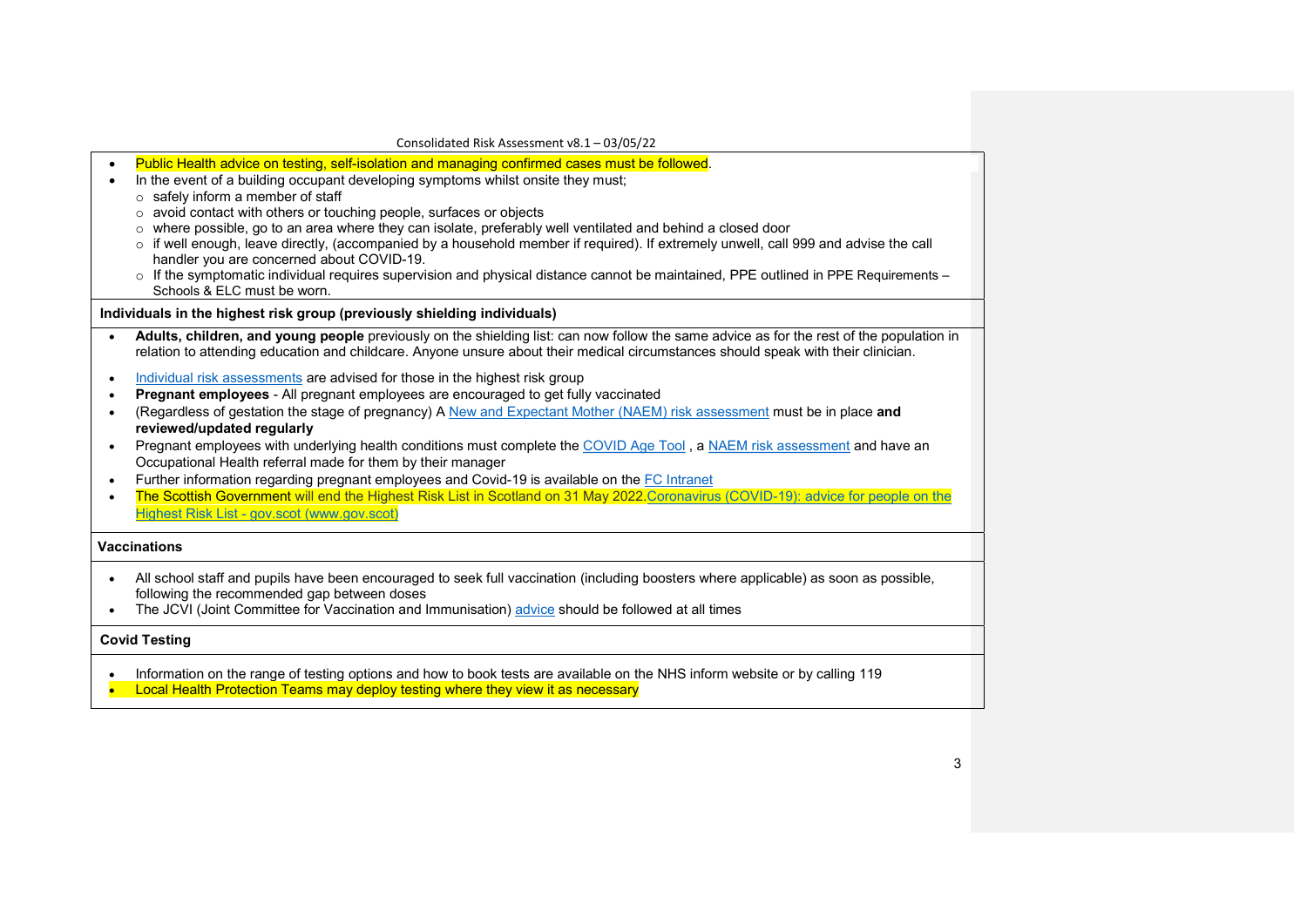# Physical Distancing

The general guidance for physical distancing should be followed. Where possible, it is safer to keep a distance from others

- **Visitors are now allowed**
- Staff meetings may be held virtually or face to face
- One-way systems are no longer mandatory
- Assemblies, and other gatherings may now be held, but ventilation standards must be maintained

#### Cleaning and Waste Management Arrangements

# Cleaning Arrangements

Good hygiene and cleaning standards will be maintained as part of the general procedures

## Environmental decontamination after suspect COVID-19 case

- Any environmental decontamination should be arranged with your Facilities Management team, focusing on the immediate area occupied by the individual e.g. desk space, should be cleaned with detergent and disinfectant. This should include any potentially contaminated high contact areas such as door handles, telephones, grab-rails. Once this process is complete, the area can be put back into use
- If soft furnishings (such as throws and bedding) have been used by a child who shows symptoms of COVID, they should be removed and laundered as quickly as possible

## Catering and Food Consumption Arrangements

#### In Dedicated Dining Spaces

- Clear up arrangements are in place, including the disposal of waste
- Handling cash is minimised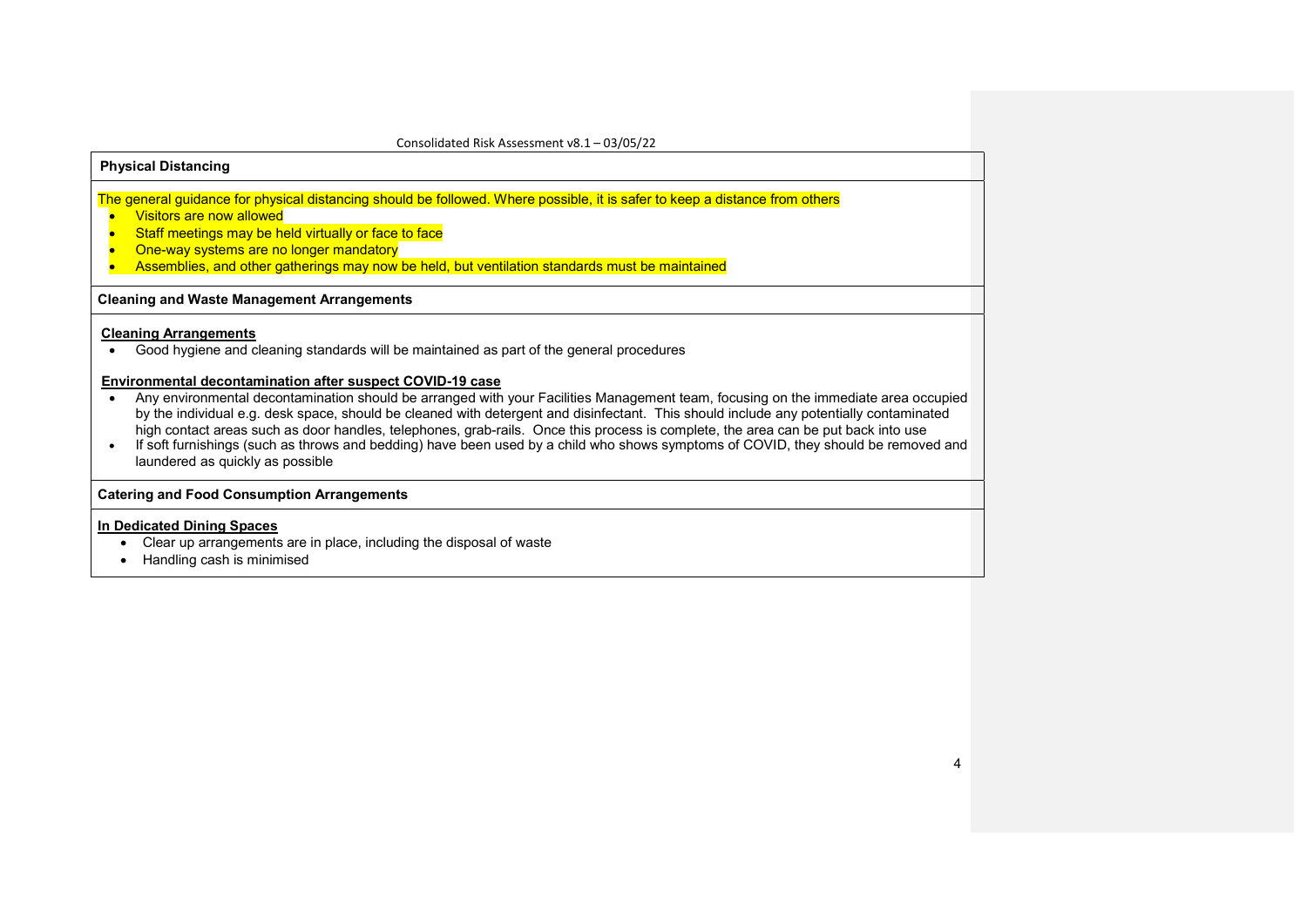# Respiratory and Hand Hygiene

- Handwashing facilities are accessible and use encouraged. Where possible, disposable paper towels or kitchen roll is used. Where available, existing hand dryers are used
- Supervision and assistance (if required) is provided for children washing their hands
- Water is never shared in a communal water bowl
- A supply of antiviral hand sanitiser is available to pupils, parents and staff at the entrance to the setting
- Antiviral hand sanitiser is not recommended for children when soap and water is available
- Good respiratory hygiene is encouraged ('Catch it, kill it, bin it'), staff and pupils are encouraged to carry tissues

#### Management of the use of and storage of hand sanitiser and cleaning wipes

- Cleaning support in place to wipe up any spillages
- Regular review of storage arrangements to address risk of quantities of flammable liquid being kept
- Stored outside in secure storage areas as far as possible
- Distributed across the building where appropriate
- Large containers are not decanted into unlabelled or unmarked containers
- Products are supervised appropriately, taking account of the age of the user, and stored securely when not in use

## Ventilation

- Doors, windows and window vents are opened, where it is safe to do so, to increase natural ventilation and to reduce contact with door handles. Fire doors (usually identifiable with 'Fire Door Keep Closed' signage) must not be wedged open to increase ventilation unless they are fitted with a self-closing mechanism which responds to an actuation of the fire alarm system
- Protocols relating to ventilation are appropriate and agreed by staff. Windows opened 15 mins before and after occupancy
- All school establishments have access to  $CO<sub>2</sub>$  monitors to identify poorly ventilated areas.
- Additional CO<sub>2</sub> monitors will be provided, the intention being that all Learning, Teaching and Play spaces be monitored for at least one full day per week
- In order to support the goal of all school buildings, including all learning and teaching spaces, being assessed regularly for ventilation issues, with a view to remedial action being taken where required, CO2 monitors are being installed on a hard-wired basis. This work is continuing. Until this is complete, all areas have mobile CO2 monitors in place to ensure ventilation continues to be monitored.
- $\bullet$  Clear advice has been provided on the appropriate use of CO<sub>2</sub> monitors including the procedures to be followed in the event of inappropriate levels being indicated.
- Schools follow COVID-19 Practical measures for Building Operation guidance regarding local ventilation strategies
- Mechanical ventilation systems have, wherever possible, been adjusted to full fresh air
- Requests can be submitted to Property Services to check suitability of ventilation systems
- Property Services are informed if remedial work (window/door or mechanical ventilation maintenance etc.) is required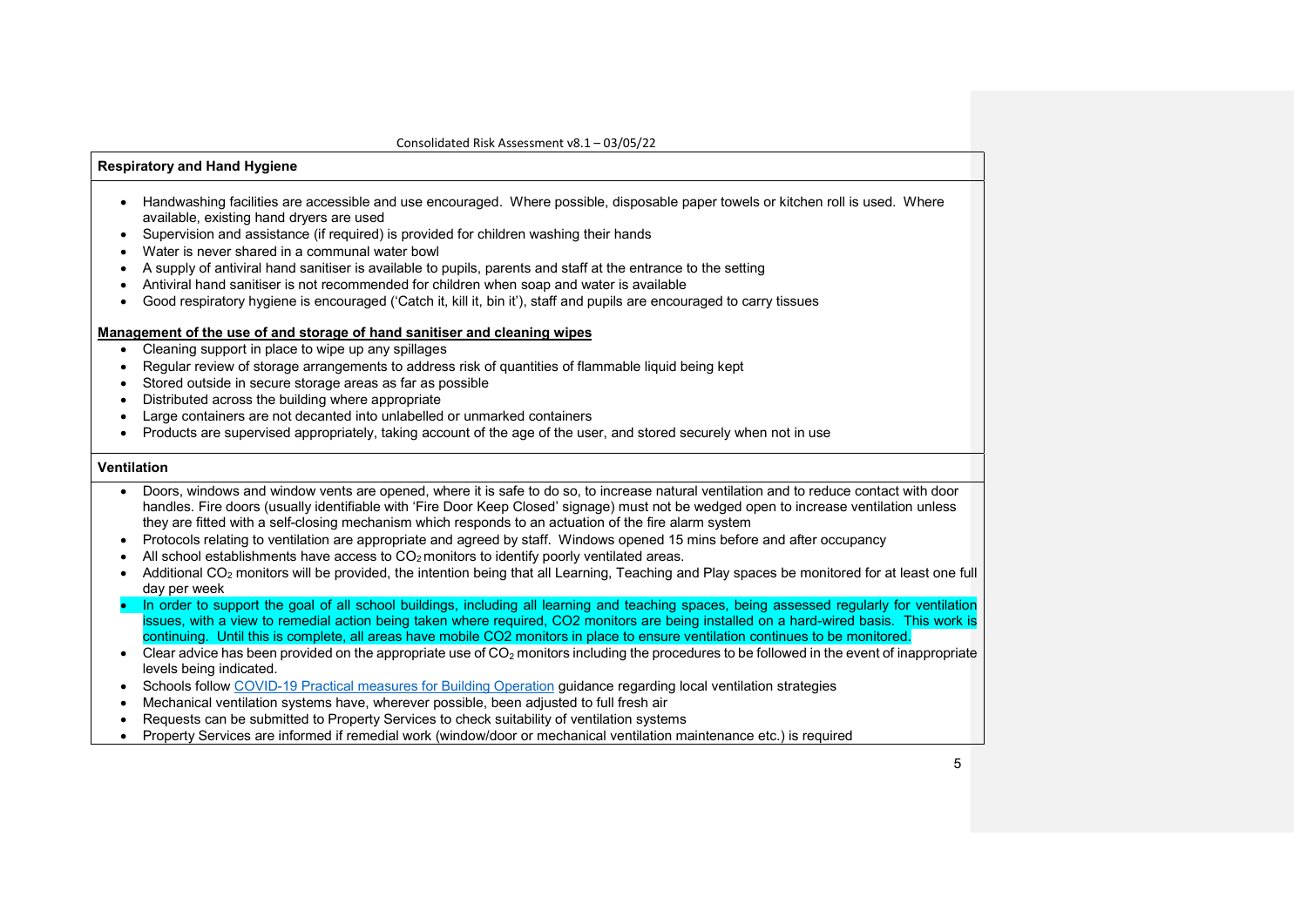# Keeping up to date / Adhering to COVID-19 guidance • SLT review contents as this is received (normally summarised or links available via the weekly HT briefing) • Implications considered and advice taken if required Specific matters discussed at cluster groups or via strategic HT meetings Practical Subjects are conducted in accordance with the guidance Practical activities guidelines | COVID-19 education recovery | National Improvement Hub Communication and Information Sharing • Regular and clear 2-way communication processes are in place with staff, TU representatives, parents, and pupils for all aspects of school occupation and operation Staff and pupils are actively engaged in agreeing and establishing new practices and routines Key documents are cascaded with staff groups via email and virtual meetings • Parental/Carer communication is issued to keep them informed and to remind them of their role to keep the school community safe however, there is no longer a requirement for schools to issue individual information ("warn and inform") letters to low risk contacts when positive cases are identified • Directing staff to the **Schools and Education Compliance & Covid** page Staff Wellbeing (to mitigate against COVID related anxiety) Time taken to discuss this regularly, progressing concerns raised about implementing measures Use made of the universal staff wellbeing approaches and resources referred to in the HT briefings and weekly updates

Follow absence management process, referring to occupational health if required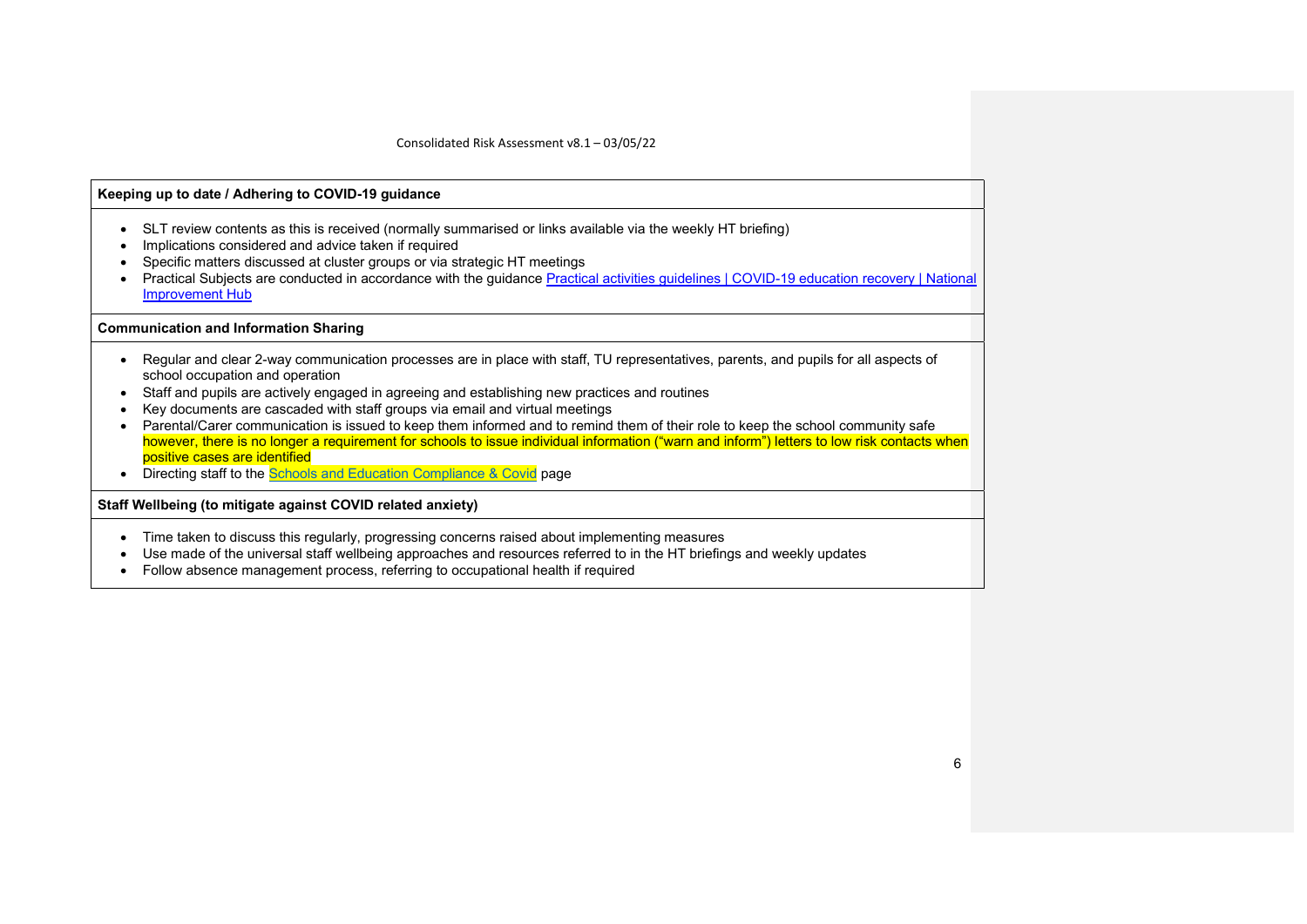# Travel, Transportation & Traffic Management

# Staff / School:

- Staff should follow Transport Scotland advice on how to travel safely to work
- Car sharing if required, try to maximise separation distance in the vehicle, open windows to improve ventilation, and we strongly recommend the occupants wear face coverings
- School Traffic management plans have been updated as required
- School Travel Plans have been reviewed and promoted to encourage active travel routes
- Staggered and allocated drop off/pick up times are no longer required

# Pupil Transport

- Passengers should not travel on school transport if they have symptoms of COVID-19
- If a passenger develops symptoms whilst at school they will be sent home but must avoid travel on regular home-to-school transport. Parents will be contacted and safe arrangements made to collect the child or young person. The wearing of a face covering is strongly advised in this case
- Whilst physical distancing between passengers traveling on school transport is not required it is safer to keep a distance where possible
- It is strongly recommended that all those aged 12 years old and over will continue to wear a face covering when on school transport, unless exempt
- Transport operators are asked to keep windows open and ensure that mechanical ventilation uses fresh rather than recirculated air, with air purges between journeys where possible
- Schedules for enhanced cleaning of dedicated school transport have been agreed with all operators

# Drop off and pick up

- Parents are encouraged to park further away and walk in to avoid congestion. Parents should drop off and go
- Car-sharing with children of other households should be discouraged
- Parents/carers encouraged to look at alternative ways to get to the setting e.g., walking
- Dedicated pedestrian gates are open to maximise the width of the pupil access

## Movement around and between sites

• No restrictions

# Review Emergency Evacuation Procedures –

COVID control measures do not impinge on, or conflict with, existing evacuation plan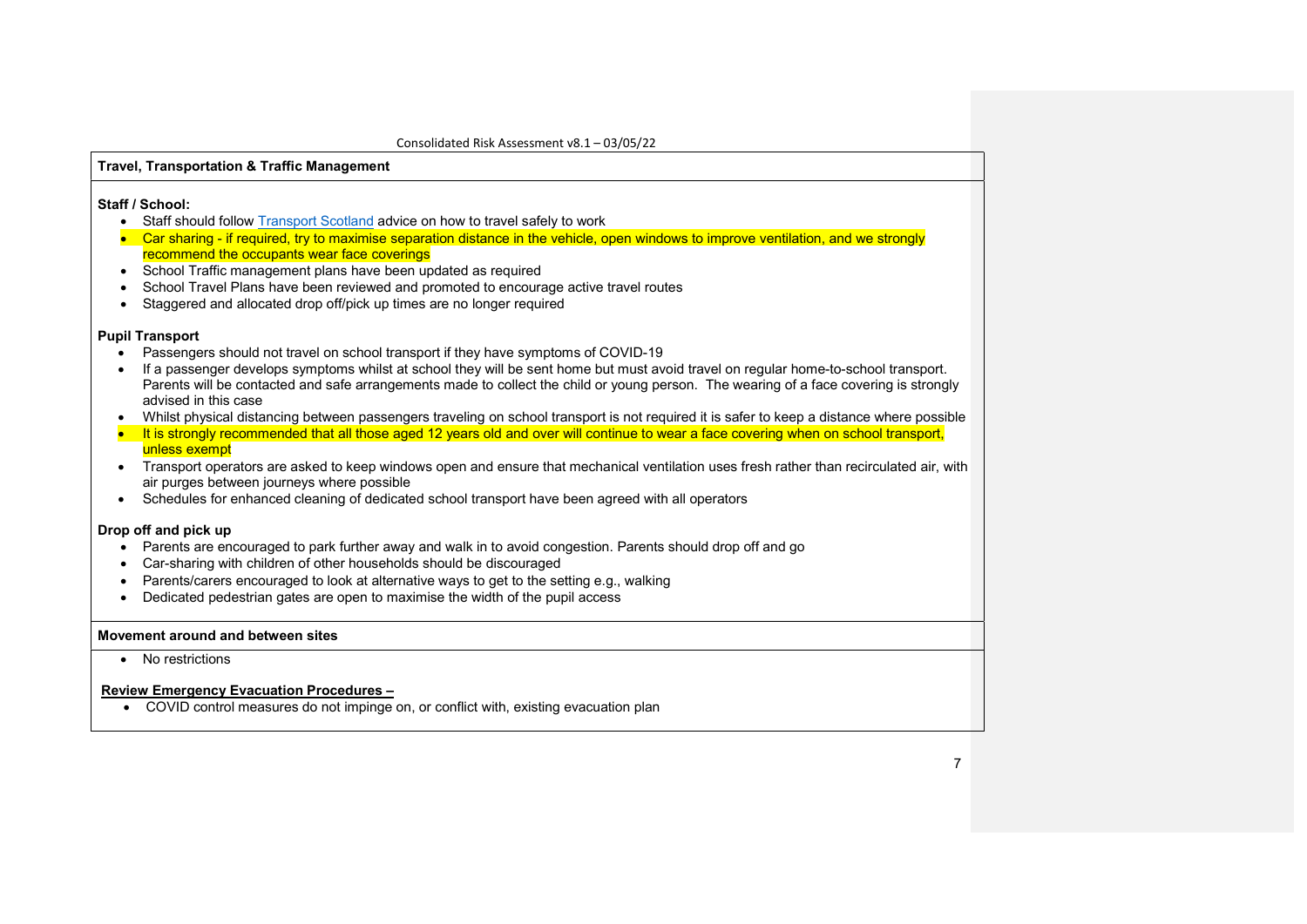$\mathsf{r}$ 

| Staff are aware of the specific PPE required for tasks and ensure that it is worn in accordance with the instructions for schools and the                                                                                                                                                                                                                                                                                                                                                                                                        |
|--------------------------------------------------------------------------------------------------------------------------------------------------------------------------------------------------------------------------------------------------------------------------------------------------------------------------------------------------------------------------------------------------------------------------------------------------------------------------------------------------------------------------------------------------|
| Staff carrying out aerosol generating procedures require FFP3 mask. These must be face fit tested to each individual<br>Type IIR Fluid Resistant Surgical Masks and eye protection are only required for personal care where there is a risk of splashing from<br>If any child or young person requires an AGP (Aerosol Generating Procedure) they should be taken from the classroom or shared area to<br>a designated room with doors closed and windows open. If this is not possible as the procedure may be required urgently an individual |
|                                                                                                                                                                                                                                                                                                                                                                                                                                                                                                                                                  |
| Pupils aged 12 years and over are strongly encouraged to wear face coverings on school transport, unless medically exempt                                                                                                                                                                                                                                                                                                                                                                                                                        |
|                                                                                                                                                                                                                                                                                                                                                                                                                                                                                                                                                  |
| Drama, Music, PE and Dance take place indoor and outdoor in accordance with the relevant Education Scotland guidance Practical<br>Other practical activities such as Science, Technologies, Home Economics, Art & Design and Photography take place in accordance with<br>the relevant Education Scotland guidance Practical activities guidelines   COVID-19 education recovery   National Improvement Hub<br>School trips and visits can take place: Local procedures are in place for authorisation of such trips through Evolve              |
|                                                                                                                                                                                                                                                                                                                                                                                                                                                                                                                                                  |
| Staff should ensure their work areas are tidy, no personal items to be left in areas, resources are in cupboards or on shelves to allow                                                                                                                                                                                                                                                                                                                                                                                                          |
|                                                                                                                                                                                                                                                                                                                                                                                                                                                                                                                                                  |